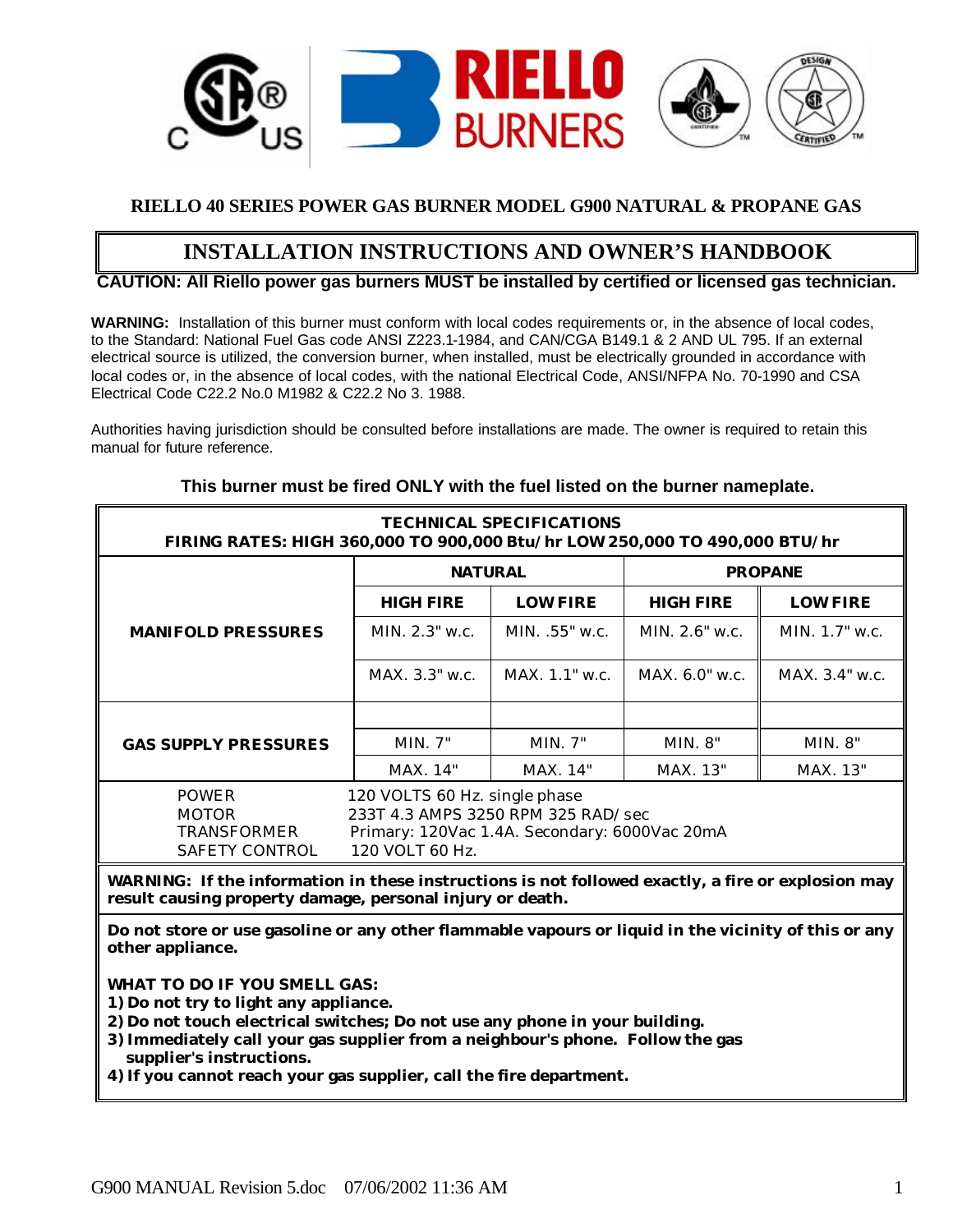# **TABLE OF CONTENTS**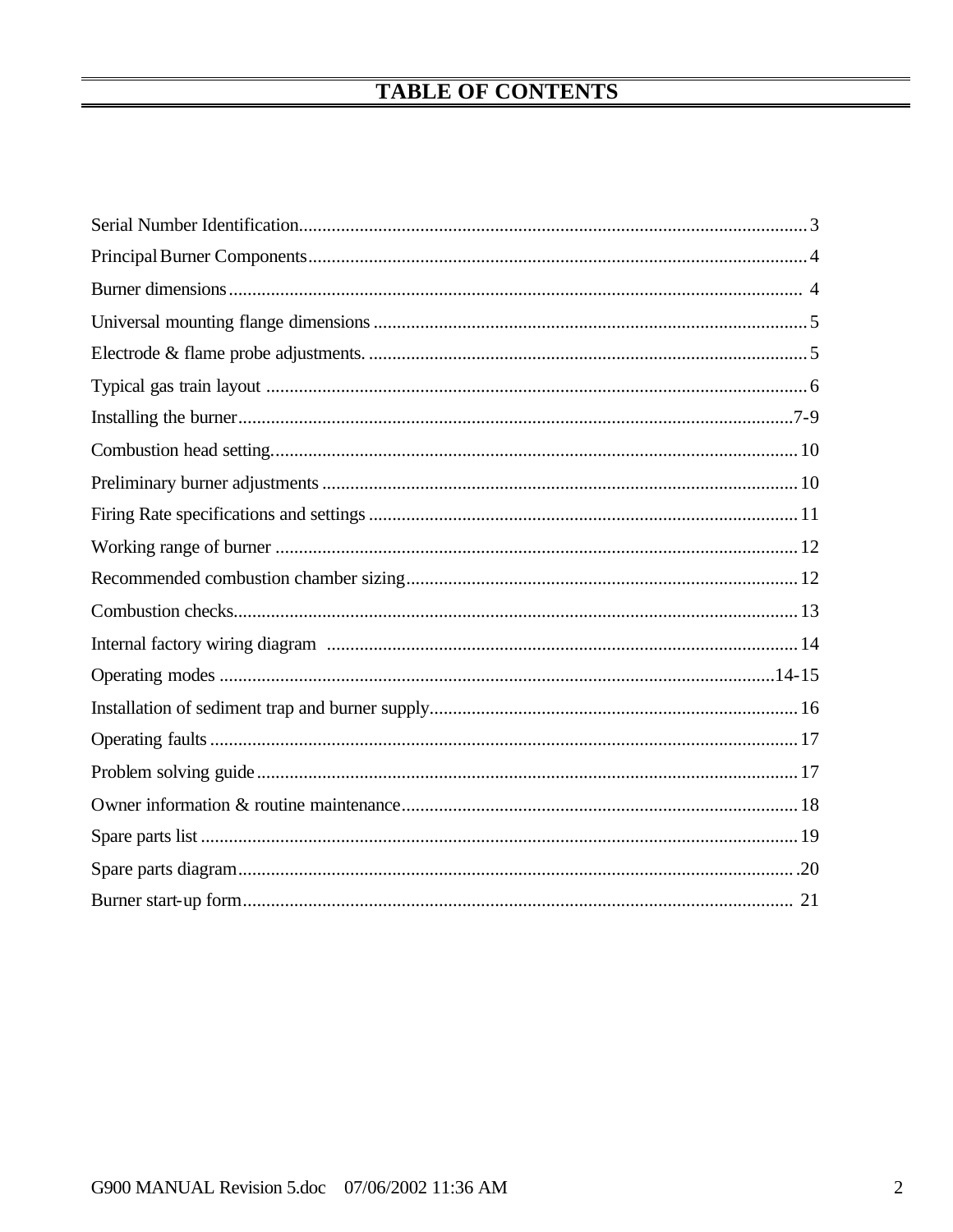*The following pages contain information, descriptions and diagrams for the proper installation and wiring of the burner. Please read carefully before attempting final installation.*

*This manual is to remain with the final installation designation. It is the installer's responsibility to ensure that the burner installation and operation instructions mentioned in this manual are followed and operated within local code authority limits.*

## **SERIAL NUMBER IDENTIFICATION**

The Riello 15 character serial number, example, 02 **A 8511111 00025**, is identified as follows:

 $02$  = last two digits of the year of manufacture;  $A = B$ I-week of manufacture; 8511111 = burner product code; **00025** = increment of 1 for each burner produced – specific to product code – reset to zero each January 1st.

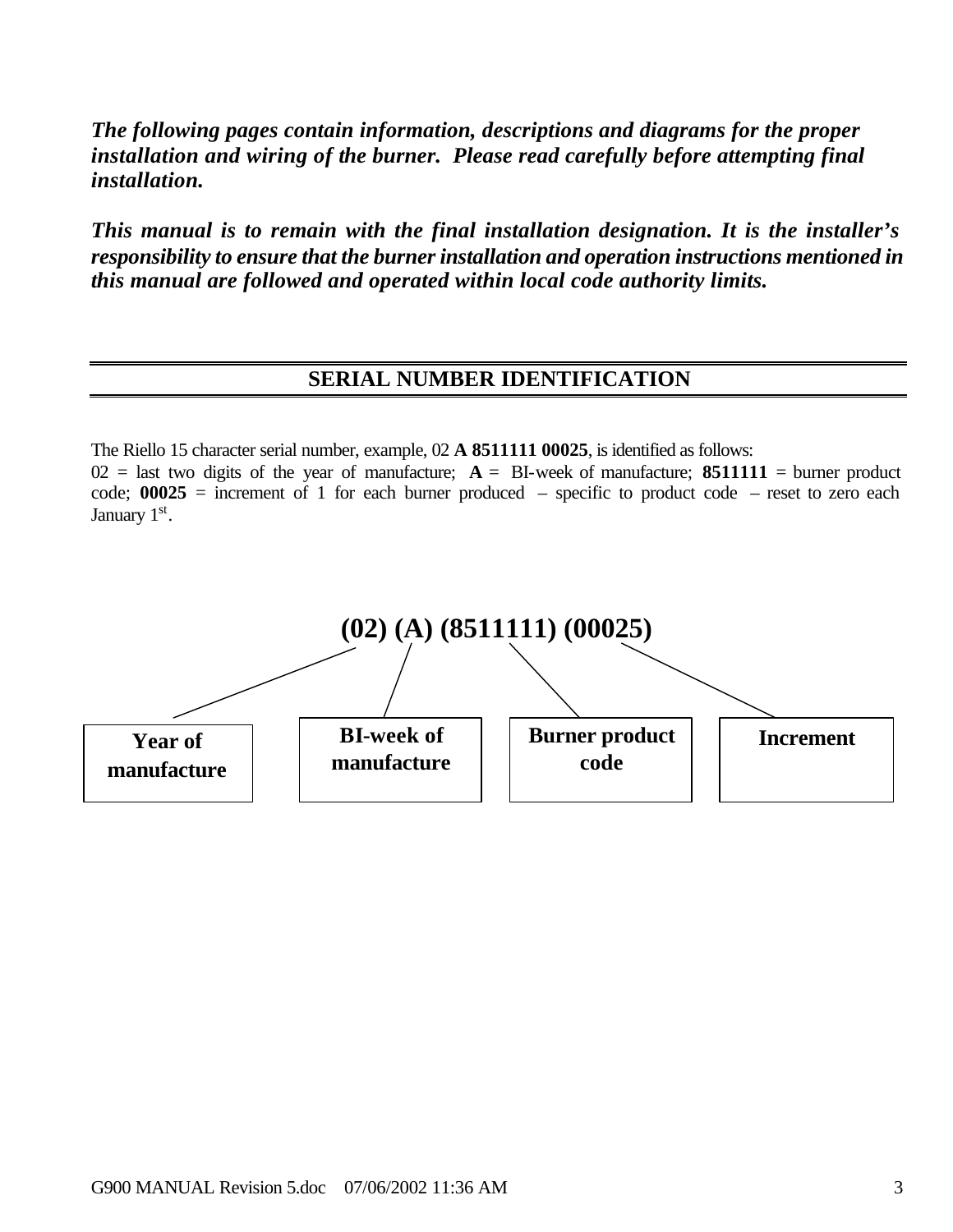## **PRINCIPAL BURNER COMPONENTS**

#### Accessory Package:

- 1-Insulating
- gasket
- 1-Data tag
- 1 Instruction
- booklet 2-Bilingual
- warning labels
- (CAN1-B149)



## **BURNER DIMENSIONS**





| Model 900 |        |        |      |        |      |        |        |
|-----------|--------|--------|------|--------|------|--------|--------|
| Inches    | 11 3/4 | 13 3/4 | 33/4 | 155/16 | 41/8 | 10 5/8 | 415/16 |
| mm        | 298    | 350    | 95   | 389    | 105  | 255    | 125    |

NOTE: Actual available insertion length must be measured from tip of end cone to face of mounting gasket.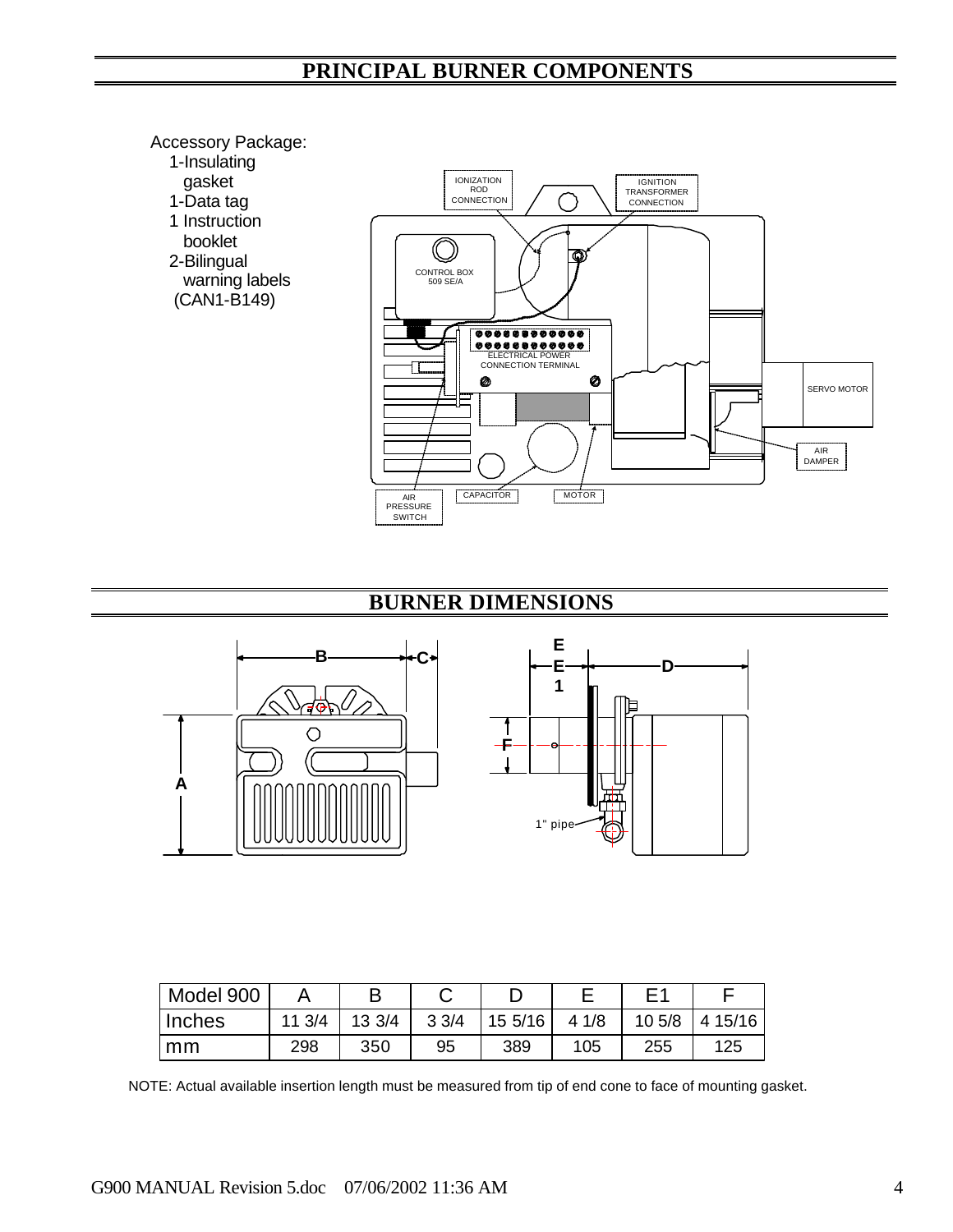## **UNIVERSAL MOUNTING FLANGE DIMENSIONS**



|        |         | В |     |    |
|--------|---------|---|-----|----|
| inches | $\cdot$ |   | 116 | 7Α |
| mm     |         |   | 44  |    |

## **ELECTRODE AND FLAME PROBE ADJUSTMENTS**

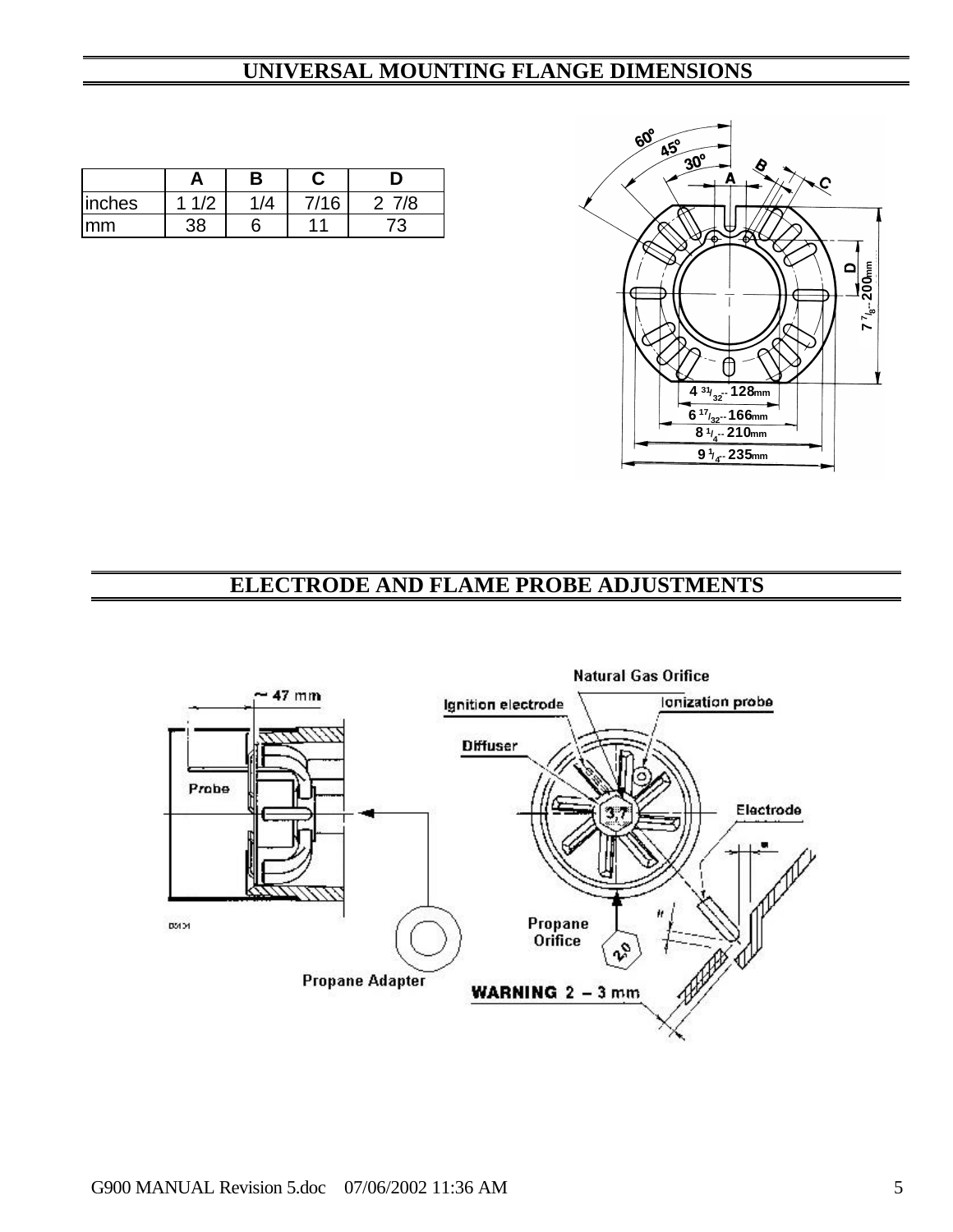



This gas train scope of supply meets the minimum controls requirements according to CGA and AGA regulations. Any additional requirements needed to meet local codes are the responsibility of others.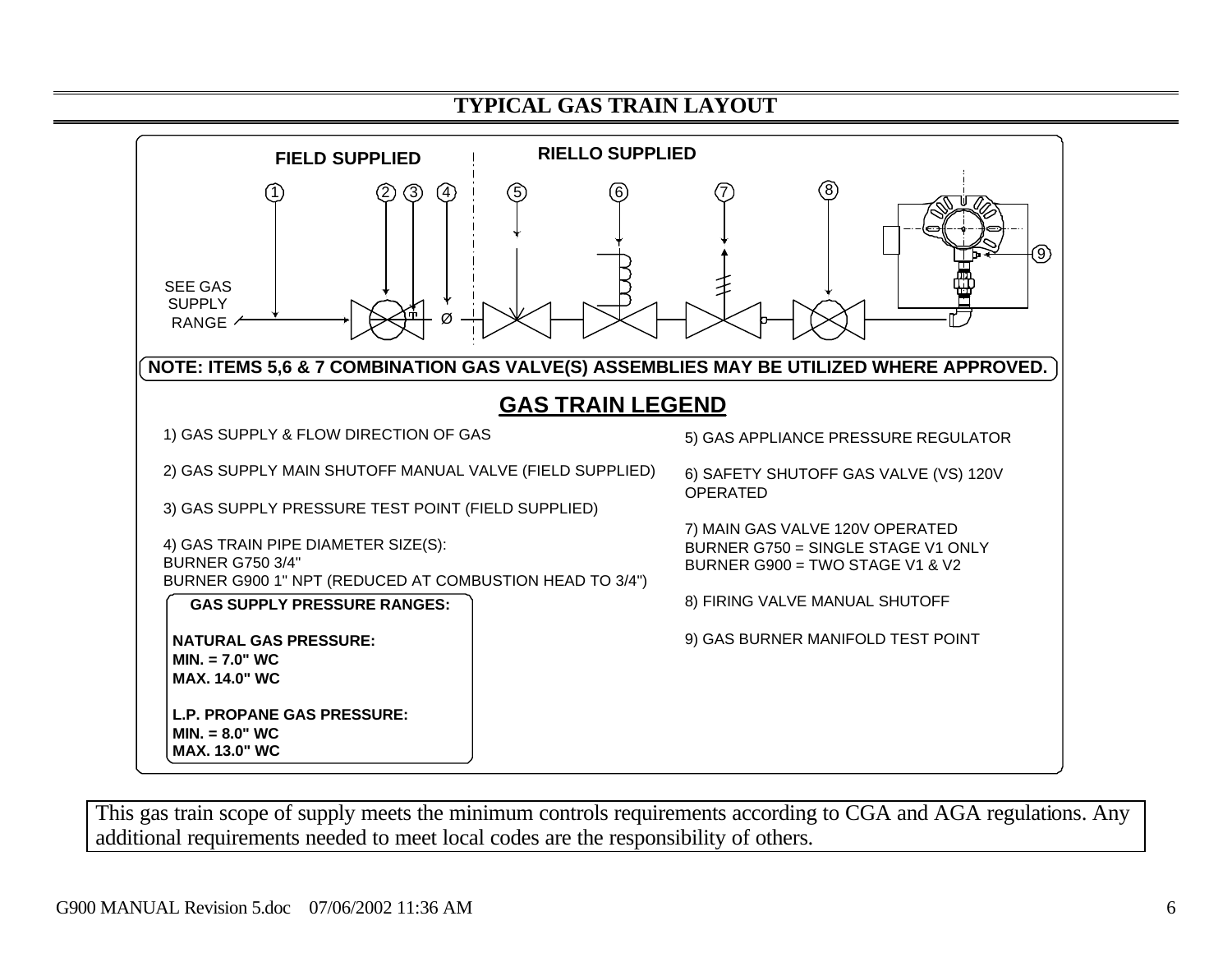## **INSTALLING THE BURNER**

- 1. Burner Chassis
- 2. Lock-nut
- 3. Burner Mounting Gasket
- 4. Insulation on Mounting Plate
- 5. Combustion Chamber
- 6. Forced Air Heat Exchanger
- 7. Servomotor
- 8. Burner Hinge Assembly
- 9. Gas Train Supply

Separate the combustion head of the burner from the chassis (1) by removing the lock-nut (2). Install the combustion head into the appliance.



**NOTE**: Unless other else noted, it is recommended that the combustion head do not protrude into the combustion chamber.

Use this checklist prior to installation:

- 1) Check the input/output requirements of the appliance.
- 2) Check the physical size of the combustion chamber against the thermal requirements of the application and relate this to the sizing charts.
- 3) Check that there is sufficient air for proper combustion and adequate ventilation. Local codes should be followed.
- 4) Check that you have adequate space for servicing the equipment as per local code. This is required for servicing and periodic maintenance of burner/appliance.
- 5) Prior to burner installation, the chimney must be inspected and must meet local code requirements.
- 6) Barometric draft regulators, when used, should be of the double acting type, and must be installed in accordance with the draft regulator Manufacturer's instructions. Single acting barometric dampers are not permitted.
- 7) The operating instructions tag supplied with the unit must be left in place.

**TO START THE BURNER:** Switch on power, open manual gas cocks, set the thermostat above ambient temperature. If the burner does not start, press the illuminated re-set button on the burner safety control.

**TO SHUT DOWN BURNER:** Switch off power supply. If burner is switched off for extended periods, close manual gas cocks.

### **IMPORTANT:**

The installer must identify the main electrical power switch and manual gas shut off valve, for emergency conditions. The red cover on the burner must be in place and secured before the burner is placed in operation.

### **GENERAL INFORMATION**

Your Riello gas burner comes to you completely assembled and wired, ready for installation. The short head version has a fixed flange, which bolts directly to the front of the appliance. The long head version is equipped with a universal flange, which, when bolted to the appliance, allows the burner to be adjusted inwards or outwards for exact positioning in the combustion zone.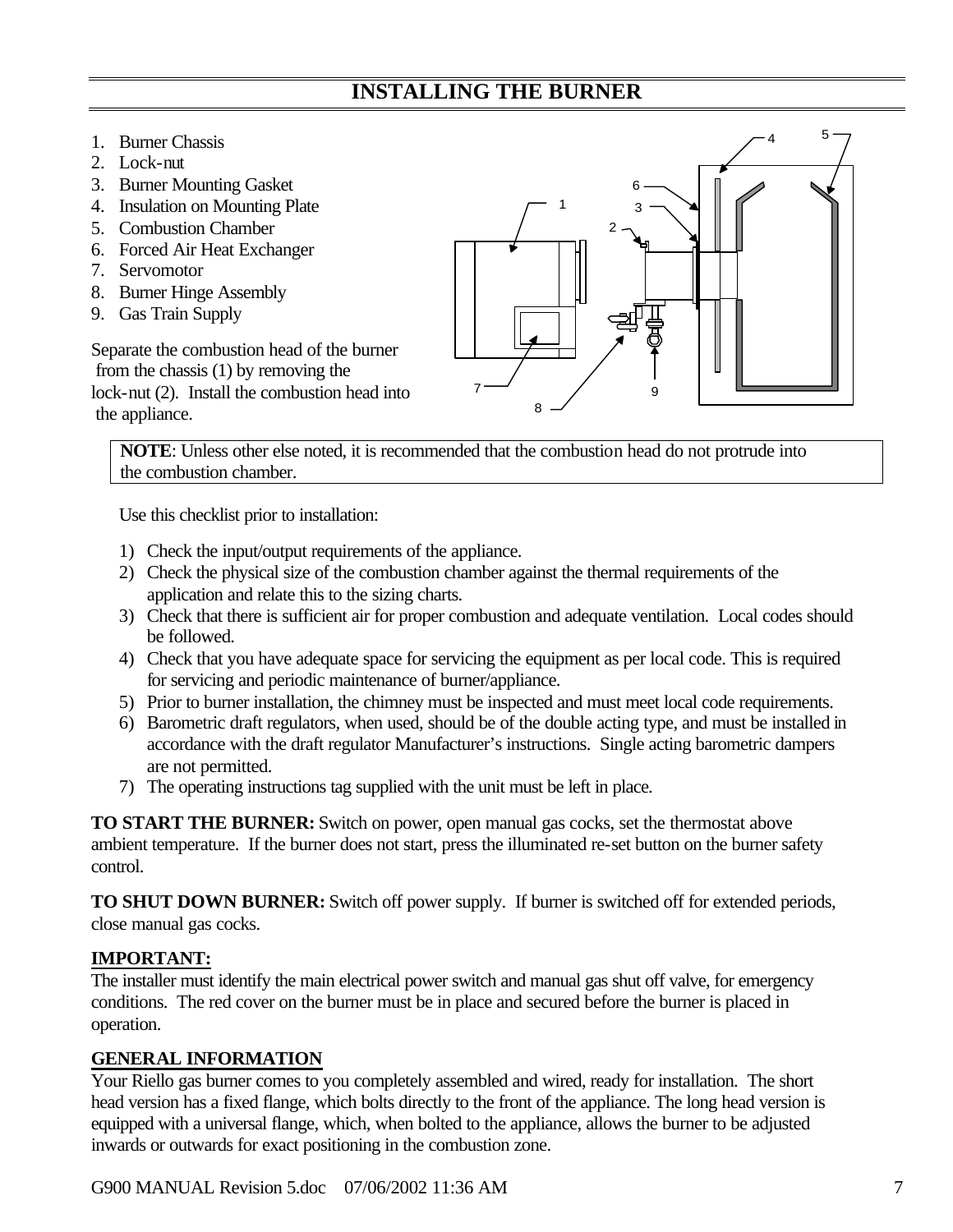#### **STEP-BY-STEP PROCEDURE**

- 1) Remove the burner from the carton, taking care not to lose any of the supplied accessories, and check for signs of physical damage.
- 2) Bolt the burner to appliance. Be sure to install the supplied mounting gasket. Ensure that the burner is level and that the combustion head is centered in the port. A spirit level placed across the cover will give you a good level. Refer to page 7 for position of combustion head relative to the chamber.
- 3) Check that the gas train is tight and make your connections to the incoming gas supply.
	- a) A sediment trap must be provided at the gas connection inlet to the burner gas train.
	- b) If not already installed, a manual shutoff valve must be supplied. This valve must be upstream of the burner/supply connection.
	- c) A 1/8 NPT plugged tapping must be installed immediately upstream of the burner/supply connections and must be accessible for a test gauge.
	- d) If required by local codes, provide gas vent lines at the gas regulators and at valve (Riello gas trains are equipped with vent limiting orifices).

**NOTE:** Details of sediment trap, manual gas valve and test point can be found in installation of sediment trap and burner supply section.

- 4) Remove the red protective cover by removing the three screws. Make your adjustment of stop gate, (refer to firing rate specifications and settings charts for details). Replace and secure the air cover plate.
- 5) Electrical hookup: 120Volt 60 Hz incoming power lines should be connected to Terminals 1 and 2 on burner terminal block. A manual disconnect switch must be installed in the incoming power lines. Incoming power lines must be rigid conduit or flexible approved cable.

**CAUTION: The hot wire must be connected to the black lead of the relay: neutral to the white lead**. Do not reverse the polarity. The burner will not operate correctly with the Phase/Neutral reversed, and the control box may be damaged. Proper earth ground should be connected to the terminal block mounting plate, which should be a solid green wire.

- 6) Start and check the burner functions as follows:
	- a) Make a final check on the gas and electrical connections.
	- b) Check that all adjustments have been completed
	- c) Loosen the screw in the manifold gas test point and install a manometer.
	- d) Switch on power.
	- e) Set the thermostat at its highest setting and press the burner reset button. Allow the burner to run through a complete cycle to check control functions.
	- f) Turn on the manual gas valve and reset the safety. At this stage, the burner will open the air shutter and once it's open, the burner will prepurge for aprox.30 seconds. Allow about 66 seconds for the control module to check all the operating circuits.

It may be necessary to repeat the starting cycle several times to free the gas train of entrapped air. If the burner goes to lockout, reset the safety button.

7) With the burner running and flame established, check the manifold gas pressure. Adjust manifold pressure to the correct value for the selected firing rate specified in the FIRING RATE SPECIFICATIONS AND SETTINGS chart. After completing the setting, remove the manometer and tighten the screws.

**NOTE:** Do not assume the burner is operating at optimum performance.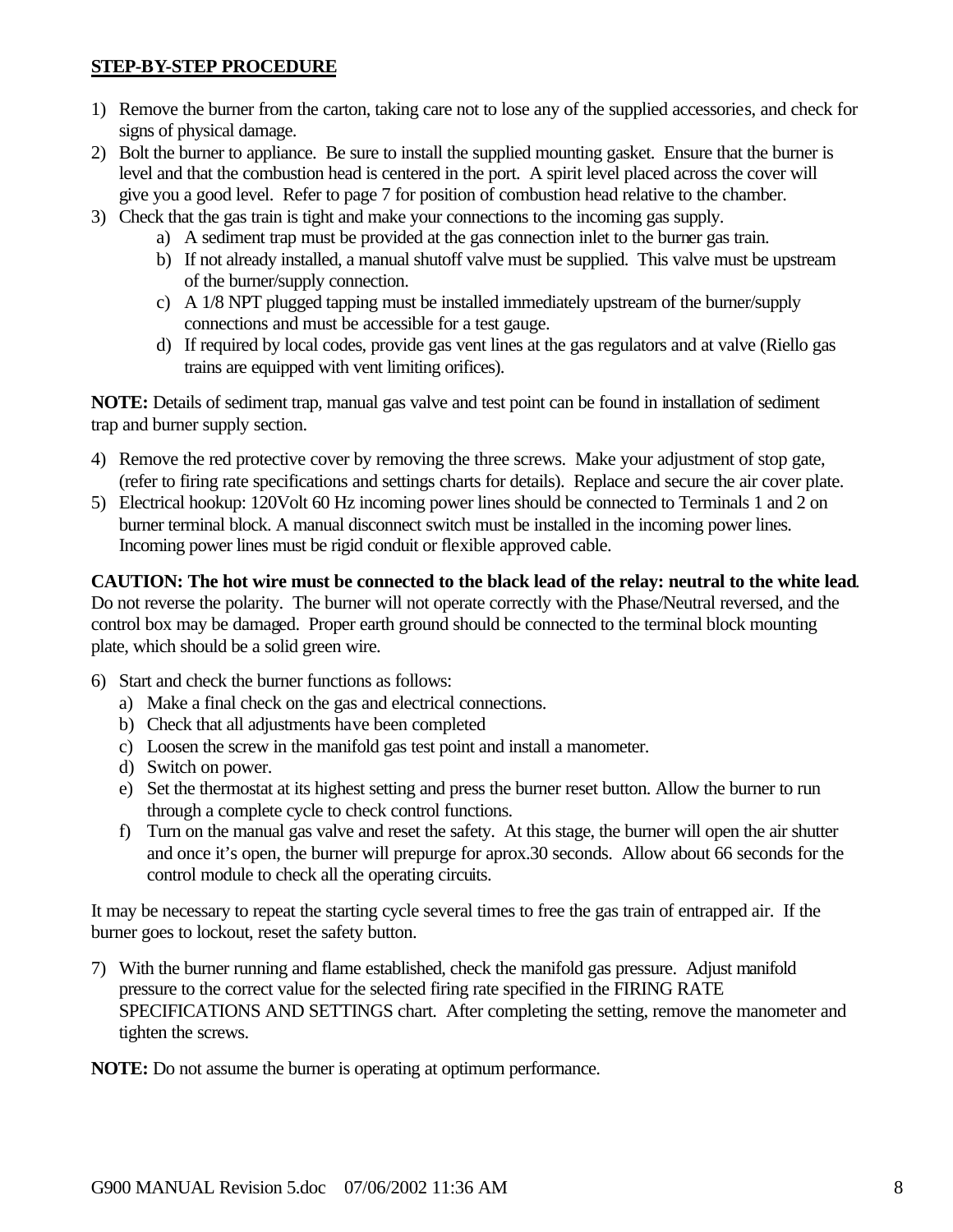#### **A COMBUSTION TEST MUST BE PERFORMED**

8) Make your final combustion efficiency test and fine tune the fan air damper as necessary. Replace the red protective cover and secure with three screws. Always do a final set up by checking the gas flow rate by clocking the meter. Do a complete combustion check with proper test equipment to obtain the best and safe  $CO<sub>2</sub>$ ,  $O<sub>2</sub>$ , and CO results. This test must be done by a qualified technician. Final combustion tests must be performed with burner cover in place.

**NOTE:** Do not assume the burner is operating at optimum performance.

9) Affix the supplied warning labels to the appliance in an accessible non-removable location.

The maximum recommended  $CO<sub>2</sub>$  level for Natural Gas is 10%.

The maximum recommended CO<sub>2</sub> level for Propane Gas is 12%.

Fill out the installation data on the label supplied and explain the burner's essential functions to the owner. Do not forget to give the dealer or service company's name and address.

**NOTE:** This label is supplied in the package with the burner and should be filled out and affixed to the appliance when the conversion burner is installed.

| ADJUSTMENT DATA TAG<br>ANSI Z21-17b-1994 |  |  |  |  |
|------------------------------------------|--|--|--|--|
| INPUT C.F.H.                             |  |  |  |  |
| <b>MANIFOLD PRES.</b>                    |  |  |  |  |
| AIR DAMPER                               |  |  |  |  |
| AIR/GAS RATIO No.                        |  |  |  |  |
| FLUE GAS TEMP.                           |  |  |  |  |
| O <sub>2</sub> LEVEL %                   |  |  |  |  |
| CO <sub>2</sub> LEVEL %                  |  |  |  |  |
| CO LEVEL P.P.M                           |  |  |  |  |
| DATE:                                    |  |  |  |  |
| <b>COMPLETED BY</b>                      |  |  |  |  |
| <b>INSTALATION</b><br>CONTRACTOR         |  |  |  |  |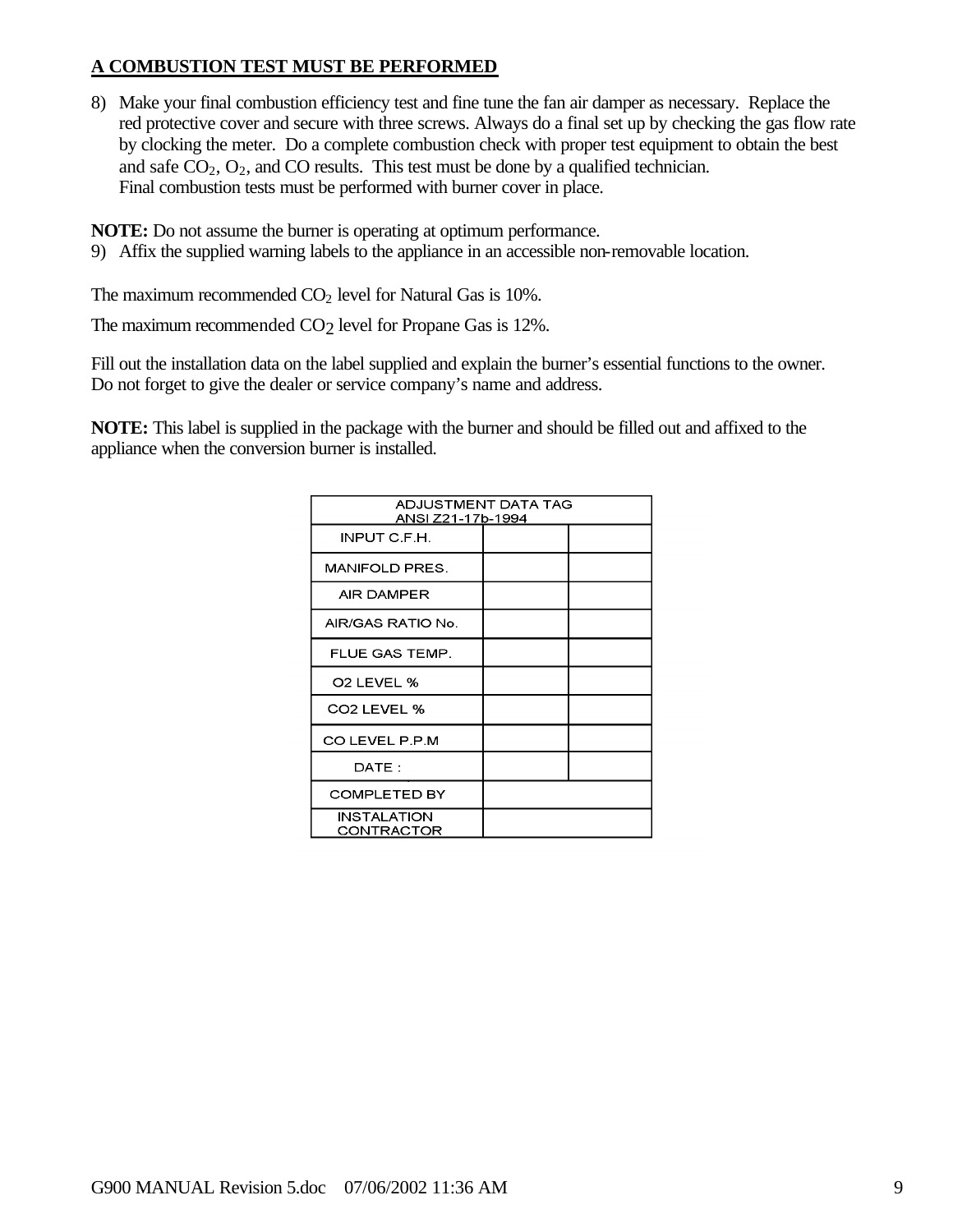## **COMBUSTION HEAD SETTING**

#### **COMBUSTION HEAD ADJUSTMENTS**

To set combustion head, loosen the Allen screw (A) and move the elbow (B) so that the rear edge of the air tube (C) coincides with the set point number (D). Retighten the Allen screw (A).

NOTE: For this setting, please refer to Firing Rate Specifications and Setting on page 11



## **PRELIMINARY BURNER ADJUSTMENTS**

#### **STANDBY WAITING FOR CALL FOR HEAT**

#### **DO NOT ADJUST THIS SETTING FOR ANY REASON!!!**

The **ST0** lever is set at the Factory and corresponds to the air gate shut position of zero on the.

#### **1 ST STAGE (LOW FIRE) AIR DAMPER SETTING:**

The **ST1** lever controls the first stage position of the Air Damper and must be set at a higher degree setting than the **ST0** Lever.

Lever N5 controls the opening of the First Stage Gas Valve and it MUST be set approximately 5<sup>°</sup> lower than **ST1**. (Example: if **ST1** is set at 20º then **N5** should be set at approximately 15º).

#### **2 nd STAGE (HI FIRE) AIR DAMPER SETTING:**

The **ST2** lever controls the 2<sup>nd</sup> stage (Hi fire) position of the Air Damper and must be set at a higher degree setting than the **ST1** Lever.



#### **ST1 & ST2 levers fine adjustment screws for final air damper position**

Lever **N3** controls the opening of the  $2<sup>nd</sup>$  Stage (Hi fire) Gas Valve and it MUST be set approximately  $5<sup>o</sup>$ lower than **ST2**. (Example: if **ST2** is set at 30º then **N3** should beset at approximately 25º).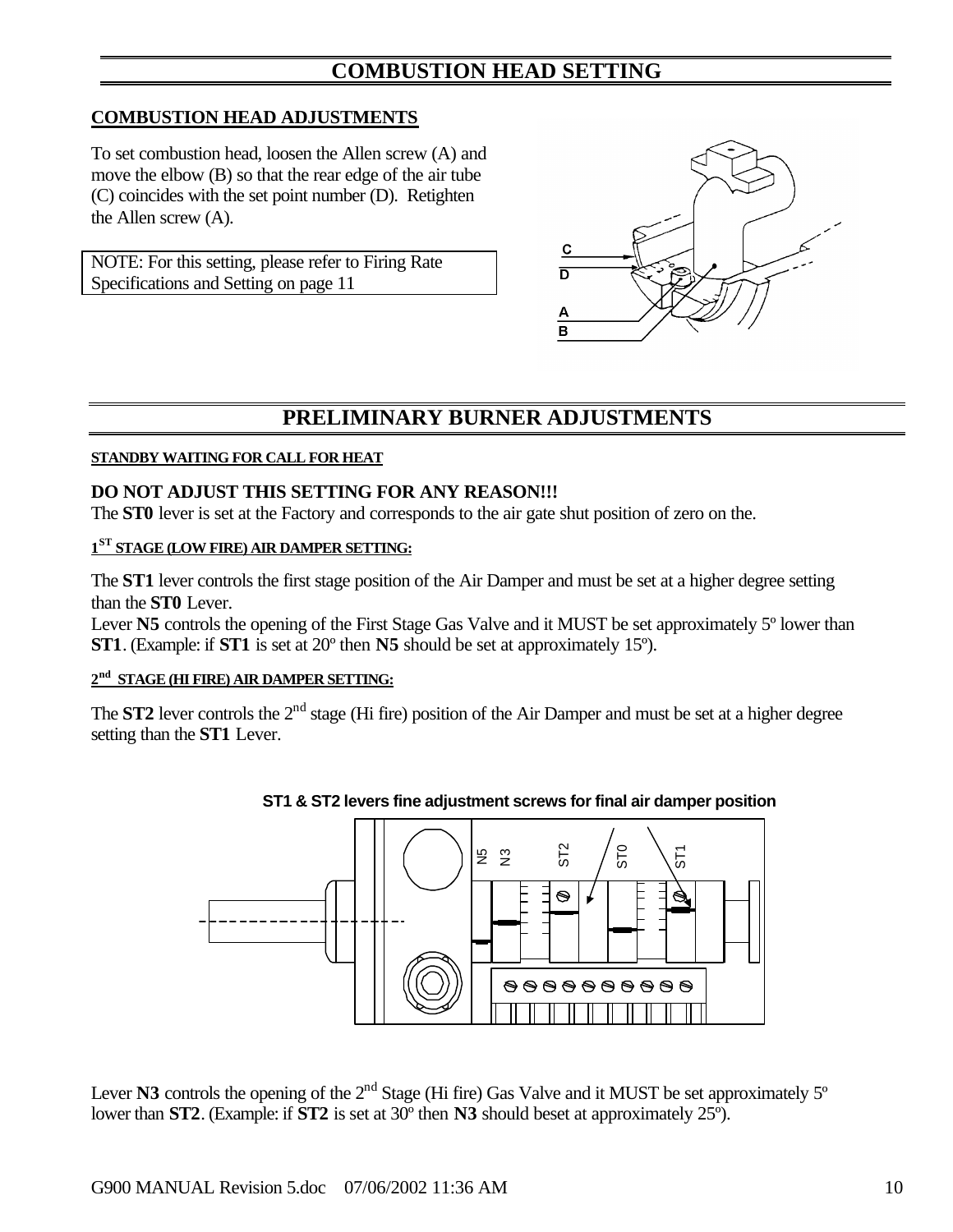## **FIRING RATE SPECIFICATIONS AND SETTINGS**

| Make sure you are using the correct table for either Natural gas or Propane gas. |  |  |  |
|----------------------------------------------------------------------------------|--|--|--|
|                                                                                  |  |  |  |

|                  | <b>RIELLO 40 SERIES NATURAL GAS BURNER</b> |                                                                   |                                            |                 |                           |                 |                 |                      |                  |                     |
|------------------|--------------------------------------------|-------------------------------------------------------------------|--------------------------------------------|-----------------|---------------------------|-----------------|-----------------|----------------------|------------------|---------------------|
|                  |                                            | SPECIFICATIONS 1" GAS TRAIN WITH 6" MINIMUM LINE SUPPLY PRESSURE  |                                            |                 |                           |                 |                 |                      |                  |                     |
| <b>BTU Input</b> | <b>BTU Input</b>                           |                                                                   | Servomotor set in degrees                  |                 |                           |                 |                 | Manifold<br>Min Line |                  |                     |
| <b>High Fire</b> | Low Fire                                   | Air Gate                                                          | Head                                       |                 |                           |                 |                 | Pressure             |                  | Pressure            |
| (x1000)          | (x1000)                                    | Setting                                                           | Setting                                    | A               | B                         | $\mathsf{C}$    | D               |                      | (inches wc)      | (inches wc)         |
|                  |                                            |                                                                   |                                            | ST <sub>1</sub> | N <sub>5</sub>            | ST <sub>2</sub> | N3              | H                    | L                |                     |
| 900              |                                            | 4.7                                                               | 4.0                                        |                 |                           | $\overline{38}$ | 33              | 3.3                  |                  | 7                   |
|                  | 490                                        | 2.4                                                               | 4.0                                        | $\overline{20}$ | 15                        |                 |                 |                      | 1                | 7                   |
| 800              |                                            | 4.2                                                               | 3.0                                        |                 |                           | $\overline{34}$ | 29              | 3                    |                  | 7                   |
|                  | 410                                        | 2.1                                                               | 3.0                                        | $\overline{19}$ | $\overline{14}$           |                 |                 |                      | 0.55             | 7                   |
| 700              |                                            | 3.7                                                               | 2.0                                        |                 |                           | $\overline{30}$ | $\overline{25}$ | $\overline{2.6}$     |                  | 7                   |
|                  | 370                                        | $\overline{2.0}$                                                  | $\overline{2.0}$                           | 18              | $\overline{13}$           |                 |                 |                      | 0.78             | 7                   |
| 600              |                                            | $\overline{3.1}$                                                  | 1.0                                        |                 |                           | $\overline{25}$ | $\overline{20}$ | $\overline{2.7}$     |                  | 7                   |
|                  | 320                                        | 1.8                                                               | 1.0                                        | $\overline{15}$ | $\overline{10}$           |                 |                 |                      | 0.86             | 7                   |
| 500              |                                            | 2.8                                                               | 0.5                                        |                 |                           | $\overline{22}$ | $\overline{17}$ | 2.8                  |                  | 7                   |
|                  | $\overline{300}$                           | 1.8                                                               | 0.5                                        | $\overline{15}$ | $\overline{10}$           |                 |                 |                      | 1.1              | 7                   |
| 360              |                                            | 2.2                                                               | 0.0                                        |                 |                           | $\overline{19}$ | $\overline{14}$ | $\overline{2.3}$     |                  | 7                   |
|                  | 250                                        | 1.6                                                               | 0.0                                        | $\overline{13}$ | $\overline{8}$            |                 |                 |                      | $\mathbf{1}$     | $\overline{7}$      |
|                  |                                            |                                                                   | <b>RIELLO 40 SERIES PROPANE GAS BURNER</b> |                 |                           |                 |                 |                      |                  |                     |
|                  |                                            | SPECIFICATIONS 1" GAS TRAIN WITH 11" MINIMUM LINE SUPPLY PRESSURE |                                            |                 |                           |                 |                 |                      |                  |                     |
| <b>BTU Input</b> | <b>BTU Input</b>                           |                                                                   |                                            |                 | Servomotor set in degrees |                 |                 |                      | Manifold         | Min Line            |
| <b>High Fire</b> | Low Fire                                   | Air Gate                                                          | Head                                       | A               | B                         | C               | D               |                      | Pressure         | Pressure (inches    |
| (x1000)          | (x1000)                                    | Setting                                                           | Setting                                    |                 |                           |                 |                 |                      | (inches wc)      | wc)                 |
|                  |                                            |                                                                   |                                            | ST1             | N <sub>5</sub>            | ST <sub>2</sub> | N3              | $\overline{H}$       | $\mathbf{L}$     |                     |
| 900              |                                            | $\overline{4.7}$                                                  | 5.0                                        |                 |                           | $\overline{38}$ | $\overline{33}$ | 6                    |                  | $\overline{8}$      |
|                  | 490                                        | 3.2                                                               | 5.0                                        | $\overline{26}$ | $\overline{21}$           |                 |                 |                      | $\overline{3.4}$ | $\overline{8}$      |
| 800              |                                            | 4.0                                                               | 4.0                                        |                 |                           | $\overline{34}$ | 29              | 4.9                  |                  | $\overline{8}$      |
|                  | 410                                        | 2.9                                                               | 4.0                                        | $\overline{24}$ | $\overline{19}$           |                 |                 |                      | $\overline{2.8}$ | 8                   |
| 700              |                                            | $\overline{3.7}$                                                  | 3.0                                        |                 |                           | $\overline{30}$ | $\overline{25}$ | 4.1                  |                  | $\overline{8}$      |
|                  | 370                                        | $\overline{2.7}$                                                  | 3.0                                        | 22              | 17                        |                 |                 |                      | 2.3              | $\overline{8}$      |
| 600              |                                            | 3.1                                                               | 2.0                                        |                 |                           | $\overline{26}$ | $\overline{20}$ | $\overline{3.1}$     |                  | $\overline{8}$      |
|                  | 320                                        | 2.4                                                               | 2.0                                        | $\overline{20}$ | $\overline{15}$           |                 |                 |                      | $\overline{1.8}$ | 8                   |
| 500              |                                            | 2.9                                                               | 1.0                                        |                 |                           | 25              | $\overline{18}$ | $\overline{2.9}$     |                  | $\overline{8}$      |
|                  |                                            |                                                                   |                                            |                 |                           |                 |                 |                      |                  |                     |
|                  | 300                                        | 2.1                                                               | 1.0                                        | 18              | 13                        |                 |                 |                      | 1.7              | 8                   |
| 360              | 250                                        | 2.3<br>2.1                                                        | 0.0<br>0.0                                 | $\overline{18}$ | $\overline{13}$           | $\overline{20}$ | $\overline{15}$ | $\overline{2.6}$     | $\overline{2}$   | 8<br>$\overline{8}$ |

**NOTE:** The settings on the previous page are a starting point ONLY. A qualified gas technician using proper test equipment must do the final adjustments. Proper  $CO<sub>2</sub>$ ,  $O<sub>2</sub>$  and CO readings must be taken, recorded and found to be within safe limits as per code requirements.

All the settings above are based on zero (0) over fire-draft. If positive or negative chamber conditions exist some settings changes may be required.

**NOTE:** For any referral to valve setting, please check the attached manufacturer valve specification.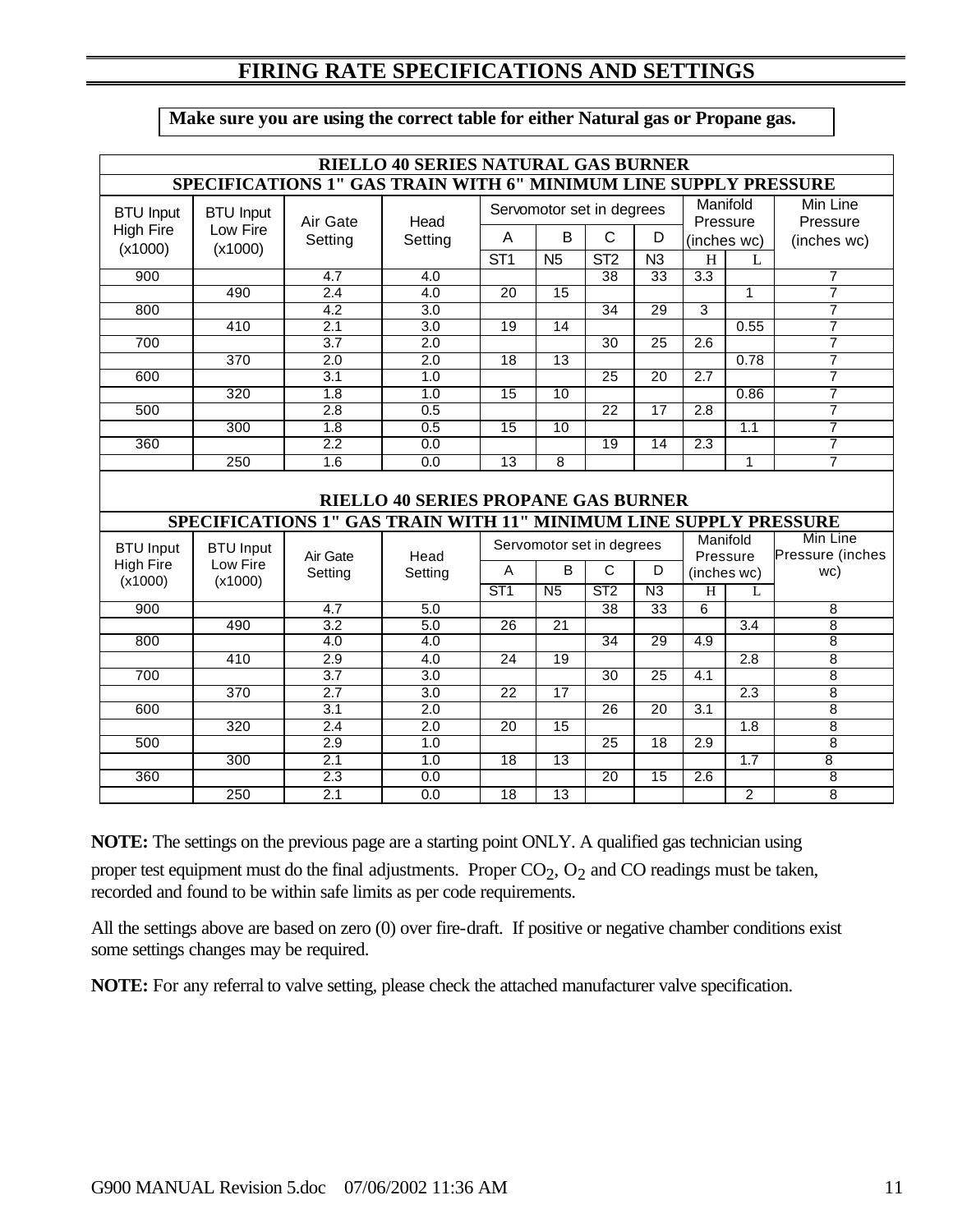## **WORKING RANGE OF BURNER**



Example (shown above): With the gas burner installed on a boiler with an over-fire pressure of 1 inch water column in the combustion zone with the burner firing, the maximum output of the burner will be 615,000 BTU. If the input of the boiler is larger than the burner capacity in this condition, then the burner is not compatible to the job application.

## **RECOMMENDED COMBUSTION CHAMBER SIZING**



#### **NOTES:**

- 1) Sizes shown above are for cylindrical or wet base boilers, or air cooled heat exchangers.
- 2) To size the chamber in applications other than wet base boilers, you must calculate area in square inches of the combustion zone required to give you a grate area or floor area to match the BTU inputs according to local authority.
- 3) Please consult local code requirements for combustion chamber construction and sizing.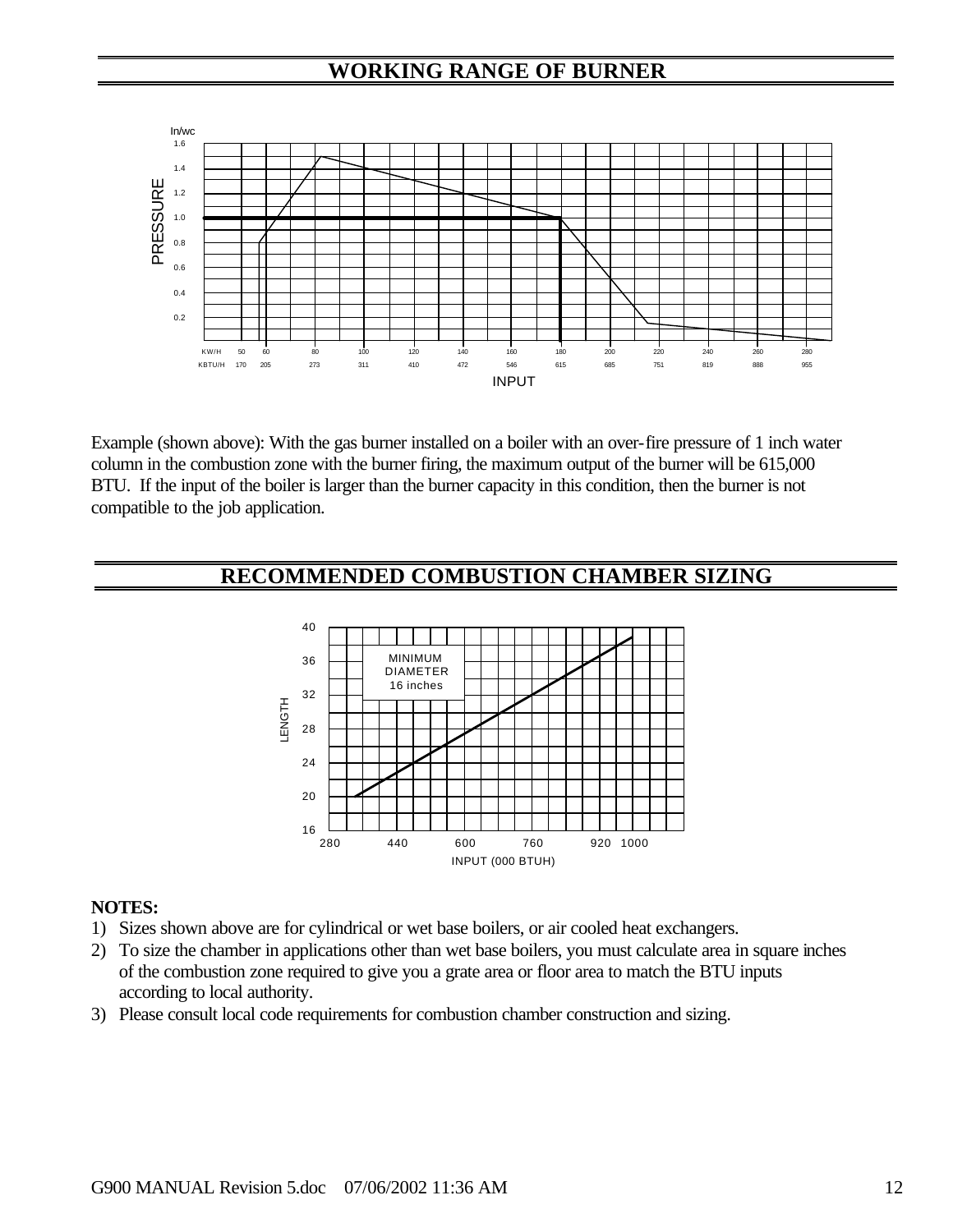## **COMBUSTION CHECKS**

**CO<sub>2</sub>**: It is advisable not to exceed a measured reading of 10% CO<sub>2</sub> for Natural Gas or 12% CO<sub>2</sub> for Propane Gas taken with the burner cover in place, to avoid the risk of the formation of CO due to minor changes in wind/draft conditions which may occur.

**CO:** For safety reasons, the value of .02% (200 ppm) sample must not be exceeded.

#### **IONIZATION CURRENT**

The minimum amount of current necessary for the control module to operate properly is 5 micro-amps. To measure the ionization current, unplug the connector fitted to the red connectors as shown and insert an ammeter  $(\mu A DC$  meter) in series with control box terminal 2 and the ionization probe which senses the flame. Refer to the drawing.



#### **BURNER START-UP CYCLES**



**Lockout occurs immediately after flame failure**

#### **MAXIMUM LOADS TECHNICAL DATA**

| Motor                | terminal 10        | 3A  |
|----------------------|--------------------|-----|
| Ignition transformer | terminal 14        | 2A  |
| Valves               | terminal $12 - 13$ | 2A  |
| Lockout Lamp         | terminal 4         | 1 A |

| Motor                | terminal 10        | 3A | Voltage                    | $120V + 10\% - 15\%$ |
|----------------------|--------------------|----|----------------------------|----------------------|
| Ignition transformer | terminal 14        | 2A | Frequency                  | 60 Hz                |
| Valves               | terminal $12 - 13$ | 2A | Absorption                 | 10 VA                |
| Lockout Lamp         | terminal 4         | 1A | Prepurge time              | 55 seconds           |
|                      |                    |    | Ignition Time              | 4.5 seconds          |
|                      |                    |    | Trial for ignition time    | 5 seconds            |
|                      |                    |    | Flame response time        | $< 1$ second         |
|                      |                    |    | Total start time           | 90 seconds           |
|                      |                    |    | Flame detector sensitivity | 3 micro-amps         |
|                      |                    |    | Rated ionization current   | 5 micro-amps         |
|                      |                    |    | Electrical protection      | IP $40$              |
|                      |                    |    | Ambient temperature        | $-20$ ? to $+60$ ?C  |
|                      |                    |    | Maximum Fuse (external)    | 15 A (250V)          |
|                      |                    |    |                            |                      |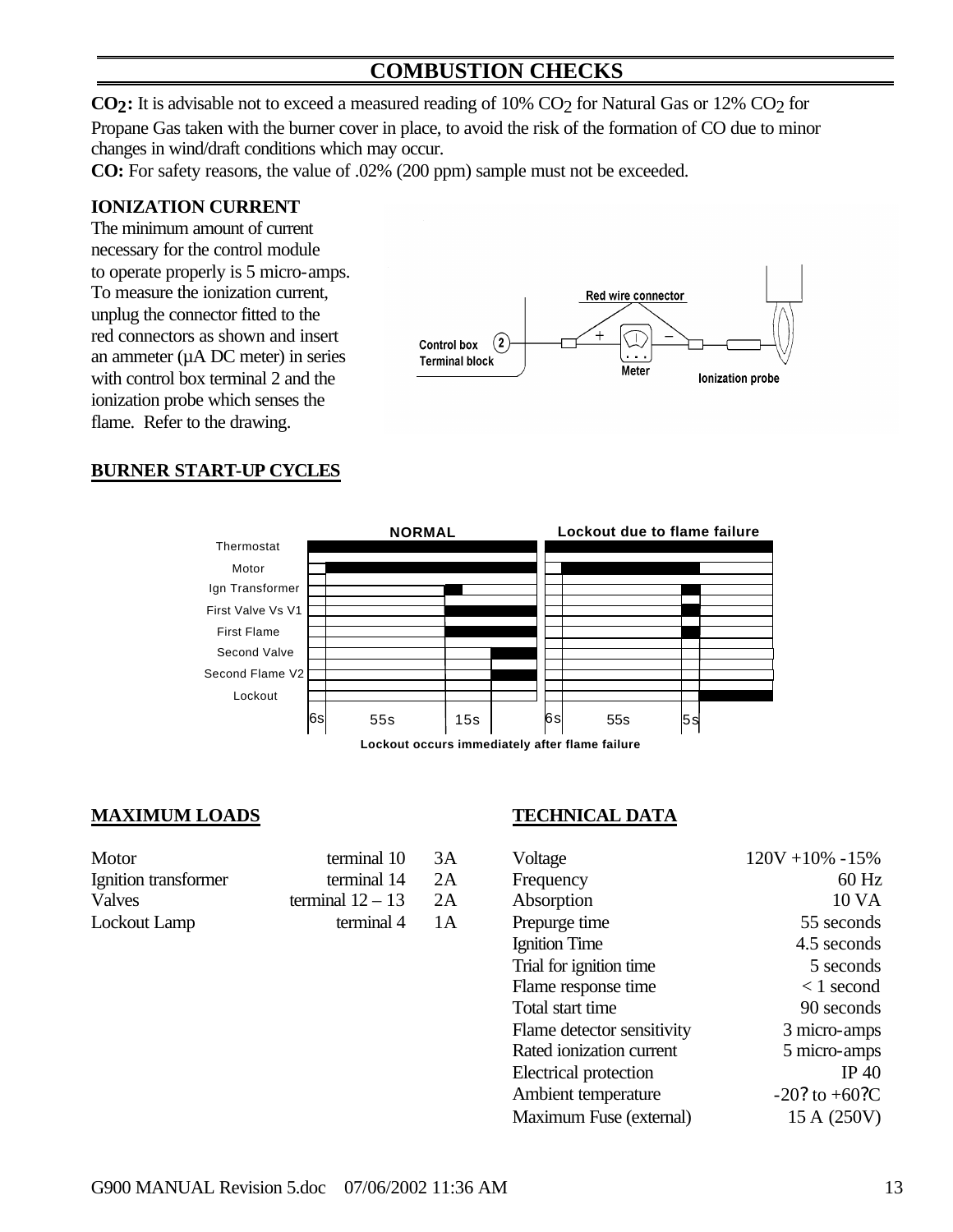## **INTERNAL FACTORY WIRING DIAGRAM**



### **REMOTE SENSING OF SAFETY LOCKOUT**

Terminal 4 on the 509SE/A Control Box sub-base can be used to activate a circuit allowing remote sensing of burner lockout.

THE MAXIMUM AMPERAGE LOAD ON THIS CIRCUIT IS 1 AMP.

## **OPERATING MODES**

**NOTE:** The burner control module 509SE/A must be constantly (uninterrupted) supplied with a 120V/60Hz power supply on terminals 1 and 2.

The burner can be fired in two different operating modes. These two modes are as follows:

#### **1) SINGLE STAGE BURNER WITH LOW FIRE START**

In this mode, the second stage fire is initiated automatically by the 509 SE/A primary control 15 seconds after the first stage fire is established. The burner leaves the factory wired for this mode, with a jumper connected between terminals 7 and 8 on the terminal block.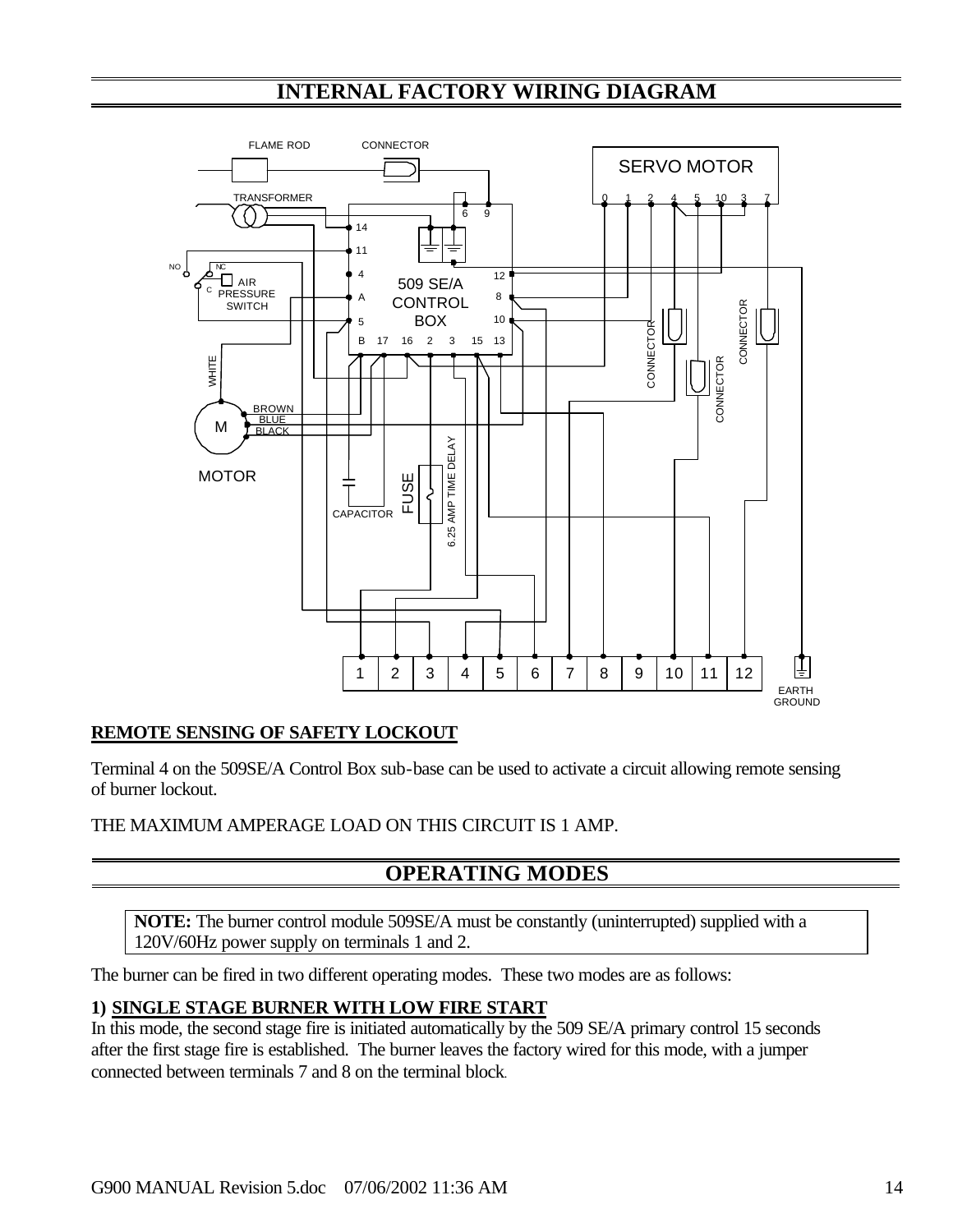## **2) 2 – STAGE = LOW, HIGH, LOW, THEN OFF.**

In this mode, the second stage fire is initiated by a separate operating control on demand only. To operate in this mode you must remove the factory-installed jumper between terminals 7 and 8 on the terminal block, and wire the required operating controls between these same two terminals.

### **CONTROL CIRCUITS**

Burner firing stage may be controlled by either a 120V or 24V control system. The required controls must be connected to the burner as described on the following pages.

#### **120V CONTROL SYSTEM**

First stage firing is controlled by a 120V operating control wired between terminals 3 and 4 on the terminal block. To control

second stage fire on demand only, a second 120V control must be

wired between terminals 7 and 8 after removing the factory-installed jumper. See diagram below.

### **24V CONTROL SYSTEM**

First Stage firing is controlled by a 24V operating control wired between terminals 3 and 4 on the terminal block. To control second stage fire on demand only, a second 24V control must be wired between terminals 7 and 8 after removing the factory-installed jumper. See diagram below.

### **SINGLE STAGE BURNER ~ LOW FIRE START 2 STAGE BURNER FIRING**





**Note:** If an external electrical source is utilized, the conversion burner, when installed, must be electrically grounded with a solid green wire to Earth Ground, in accordance with local codes or, in the absence of local codes, with the National Electrical Code ANSI/NFPA 70-1990 and the CSA Electrical Code.

#### **BURNER TERMINAL STRIP WIRING LEGEND**

|                          | BURNER TERMINAL STRIP WIRING LEGEND |
|--------------------------|-------------------------------------|
| $\overline{L1}$ (L)      | LINE (HOT)                          |
| L2 (N)                   | <b>NEUTRAL</b>                      |
| <b>GND</b>               | <b>EARTH GROUND</b>                 |
| T1                       | <b>1ST STAGE CONTROLLER</b>         |
| T <sub>2</sub>           | 2ND STAGE CONTROLLER                |
| P.c.                     | PROOF OF GAS VALVE                  |
|                          | CLOSURE (OPTIONAL)                  |
| J                        | <b>FACTORY INSTALLER JUPER</b>      |
|                          | (SINGLE STAGE OPERATION)            |
| $\overline{\mathsf{vs}}$ | SAFETY GAS VALVE (120V OPERATED)    |
| V <sub>1</sub>           | 1ST STAGE GAS VALVE (120V OPERATED) |
| $\overline{V}$           | 2ND STAGE GAS VALVE (120V OPERATED) |
|                          | <b>FACTORY WIRING</b>               |
|                          | <b>FIELD WIRING</b>                 |
|                          | REMOTE SENSINGOF BURNER LOCKOUT     |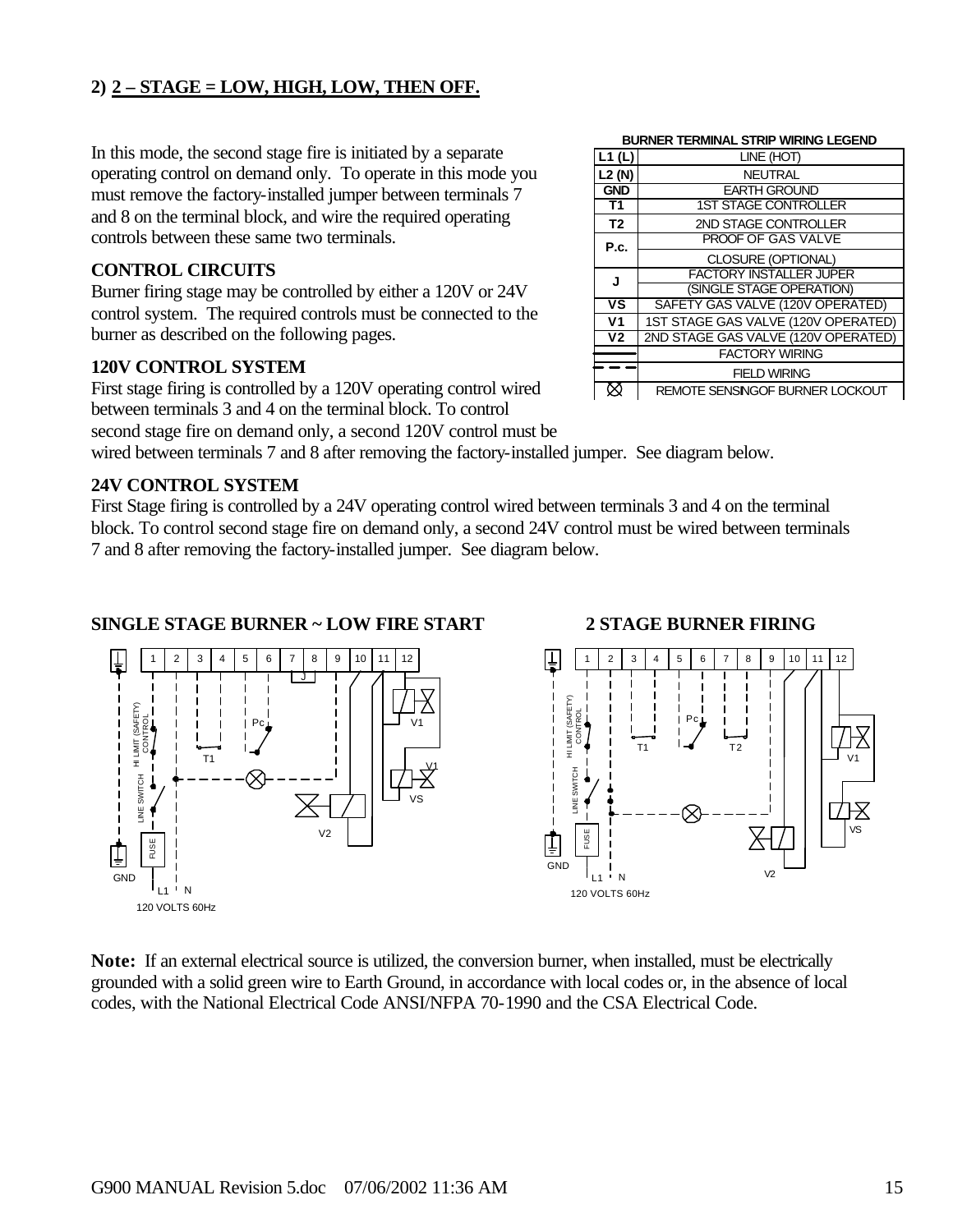## **INSTALLATION OF SEDIMENT TRAP AND BURNER SUPPLY**

Gas piping supply should be installed according to local gas supplier authorities.

#### **PRESSURE TEST-OVER ½ PSIG**.

The appliance and its individual shutoff valve must be disconnected from the gas supply piping system during any pressure testing of the system at a test pressure in excess of ½ PSIG.

#### **PRESSURE TEST-1/2 PSIG OR LESS**

The appliance must be isolated from the gas supply piping system by closing its individual manual shutoff valve during any testing of the gas supply piping system at test pressures equal to or less than ½ PSIG.

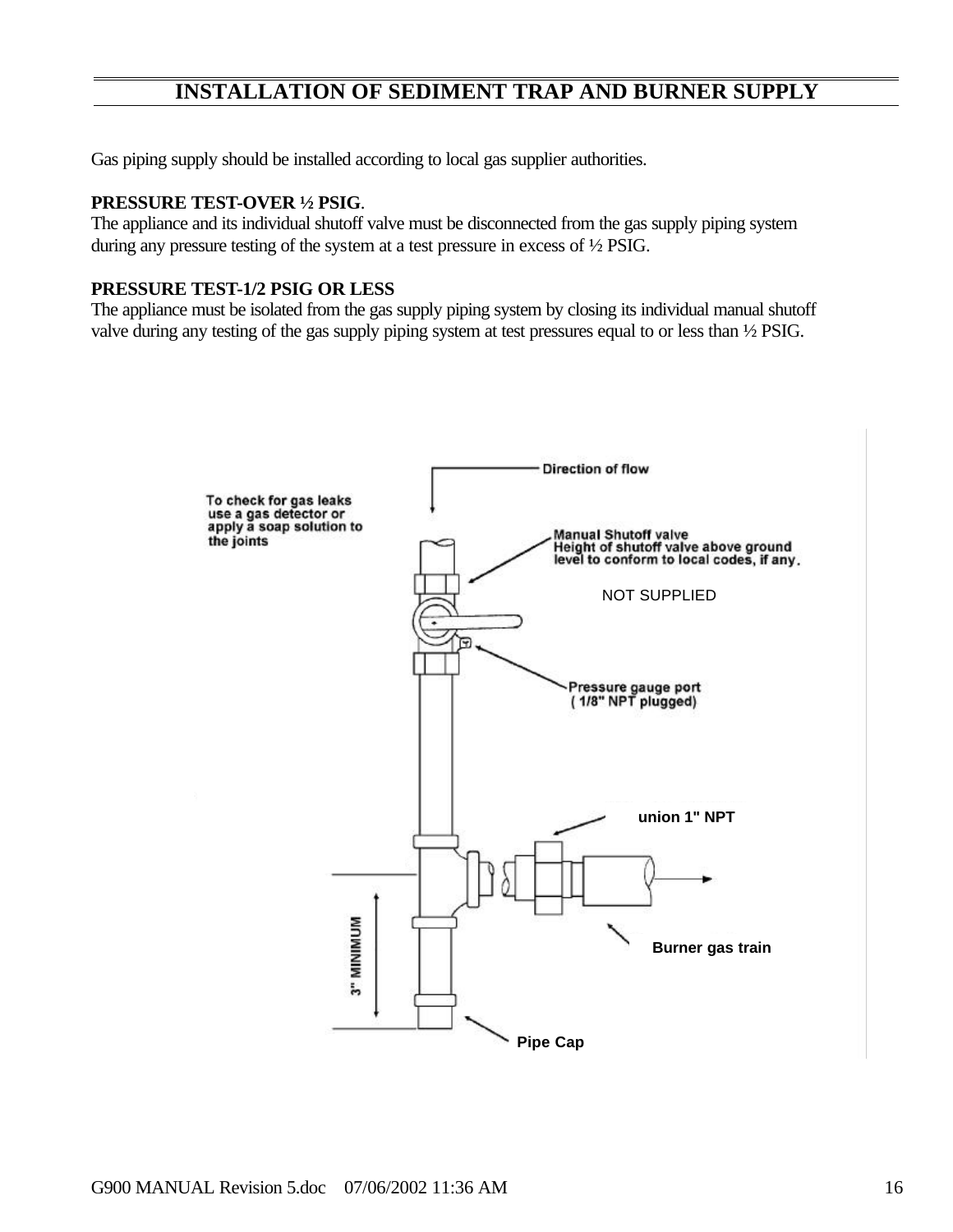## **OPERATING FAULTS**

The integrated control system is self-checking. The cycle from start up to stability requires 66 seconds.

The burner will go into lockout under the following circumstances:

- a) Flame failure
- b) The ionization probe is grounded
- c) Opening of the air pressure switch
- d) The burner shuts down if gas pressure switch (if used) opens because of insufficient gas pressure in the supply lines.

During operation, if overheating occurs, shut off the manual gas valve to the appliance. Do NOT shut off the electric switch to the circulating pump or blower fan.

#### **SHUT DOWN PROCEDURE**

Switch off electrical power to the unit. Close the manual supply gas valve.

#### **START UP PROCEDURE**

Turn on electrical power to the unit, check operation. Turn on the manual gas supply valve. Check for leaks. Reset the burner safety control.

## **PROBLEM SOLVING GUIDE**

Burner starting difficulties and their causes:

1) The burner goes to lockout after the prepurge period because the flame does not ignite.

- a) Air has not been fully evacuated from the gas lines.
- b) The gas valve is passing too little gas.
- c) The ignition spark is irregular or not present.
- d) The gas valve is defective.
- e) T1 control defective.

2) The burner does not start when there is a call for heat.

- a) The air pressure switch has failed to return to n.c. contacts.
- b) There is no gas, or insufficient pressure in the supply lines to activate the optional gas pressure switch (if used).
- c) There is a blown buss fuse behind the terminal strip.
- d) The burner has gone off on safety.

#### 3) The burner stays in prepurge (does not fire)

- a) The air pressure switch does not change from normally closed to normally open contacts.
- b) Insufficient combustion air supply and /or burner air settings.

4) The burner goes through prepurge, ignition is established, the burner fires for 2 seconds, then goes to lockout.

- a) The flame rectification rod (flame rod) has shorted to ground or is defective.
- b) Polarity is reversed or the earth ground is not properly connected.
- c) The ionization current is weak (lower than 5 micro-amps).
- d) There is interference from the ignition transformer. To correct this problem, reverse the primary leads #14 and #16 in the control box sub-base.
- e) Ignition rod not set to spec.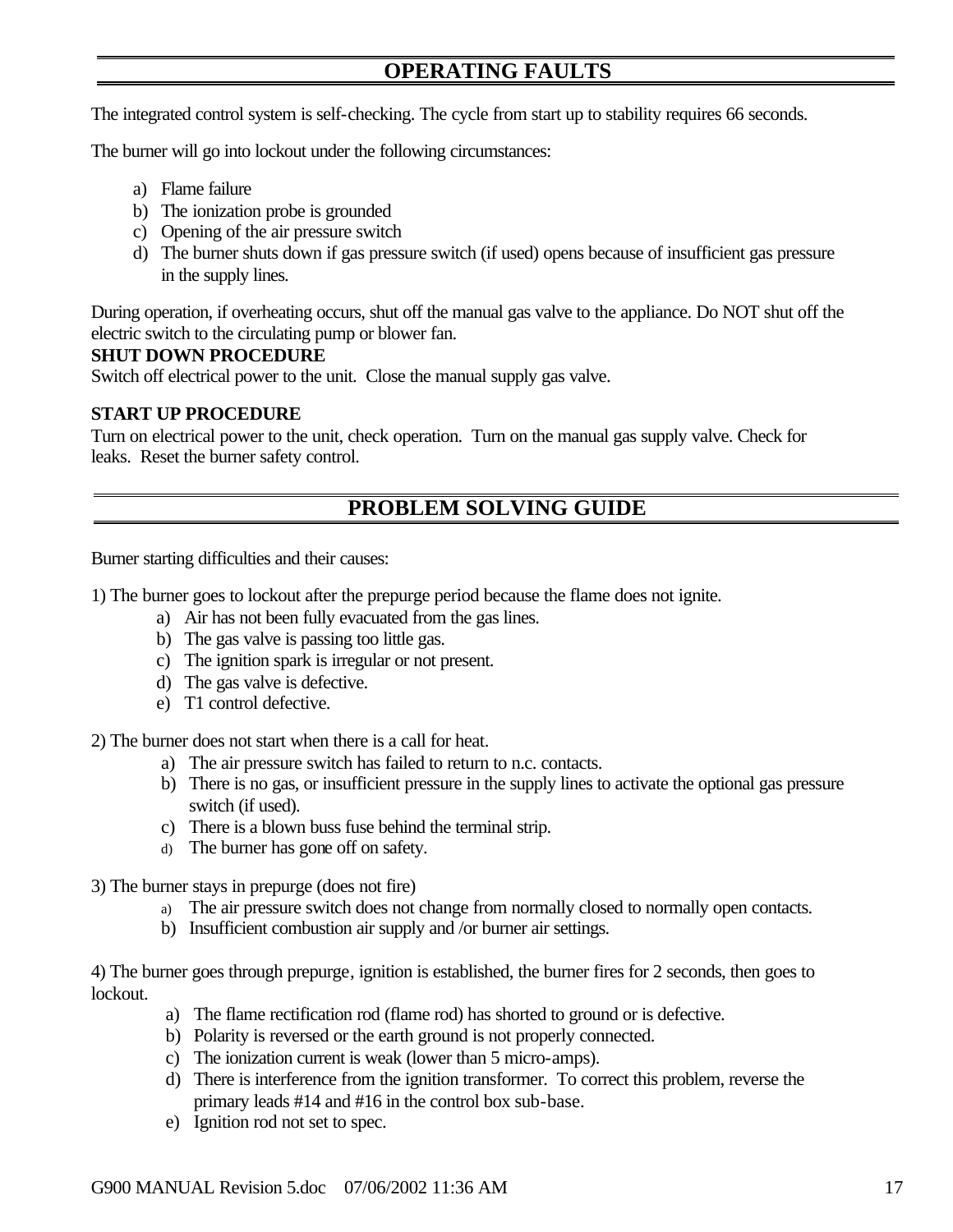## **OWNER INFORMATION AND ROUTINE MAINTENANCE**

#### **SAFETY LOCKOUT**

This burner is equipped with multiple interlocking safety devices (optional devices may be interlocked with burner control). In the event of a failure, the burner control will go to "lock out" in a safety condition. In such an event, an illuminated red button will show on the front of the red cover. To restart the burner, press the button once only. Should the burner return to the lock out condition, call a qualified service technician or your gas company for assistance.

**NOTE:** Keep the area around the burner free and clear of all combustible materials, gasoline and other flammable vapors and liquids. Do not allow any obstruction to the free flow of air to the burner.

#### **MAINTENANCE**

Like all precision equipment, your burner will require periodic maintenance

- 1) If your appliance has an observation port, visually check the flame.
- 2) Check and clean the combustion air intake openings.

For any maintenance or repairs over and above those listed, contact your service technician or gas company. THERE ARE NO OWNER SERVICEABLE PARTS INSIDE THE RED COVER.

- 1) Check burner distributor head and mixing plates. Clean if necessary.
- 2) Check ignition electrode. Clean or replace as necessary.
- 3) Check the flame sensor rod (ionization rod) for dirt or carbon buildup.
- 4) Check manifold gas pressure
- 5) Check all mixing adjustments.
- 6) Generally clean all exposed parts and components.
- 7) Repeat combustion tests.

**RECOMMENDATION:** Once a year you should have the burner checked as indicated above, by your local authorized Service Technician.

Your Riello 40 gas burner is only part of your heating system. Once every year you should have your complete system checked and cleaned by a qualified service technician.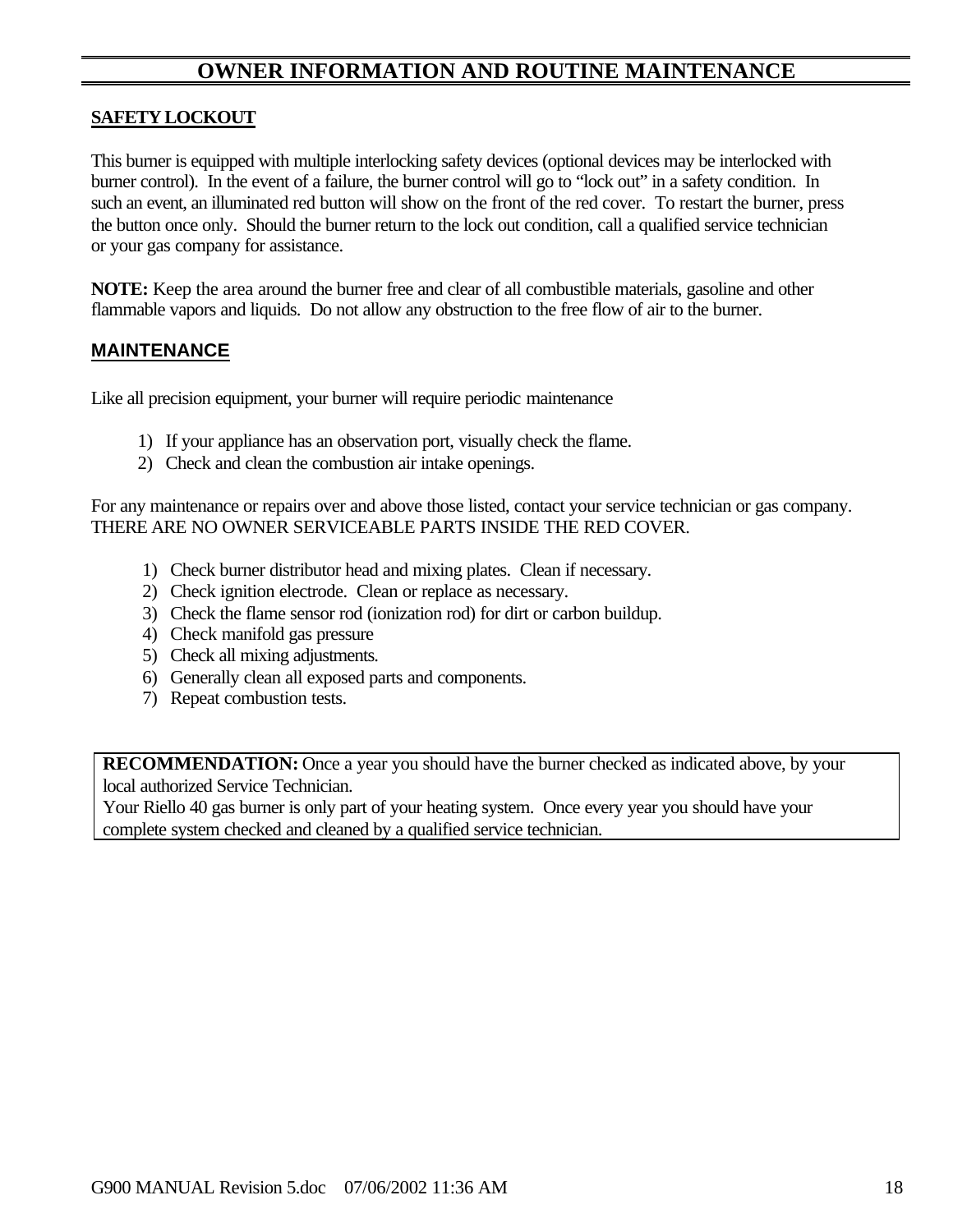# **GAS 900 SPARE PART LIST**

|                  | <b>SPARE PARTS</b>                          | <b>GAS BURNER SYSTEM</b><br><b>RIELLO 40 G900</b> | <b>REVISED: 09/01</b> |                                             |                                      |
|------------------|---------------------------------------------|---------------------------------------------------|-----------------------|---------------------------------------------|--------------------------------------|
| No.              | <b>SPARE</b><br><b>PARTS</b><br><b>CODE</b> | <b>DESCRIPTION</b>                                | No.                   | <b>SPARE</b><br><b>PARTS</b><br><b>CODE</b> | <b>DESCRIPTION</b>                   |
| 1a               | 3007521                                     | Burner cover                                      | 20                    | 3950471                                     | <b>Short combustion head (280T1)</b> |
| 1 <sub>b</sub>   | 3007522                                     | Chassis Plate                                     | 21                    | 3006697                                     | Drawer assembly elbow                |
| $\boldsymbol{2}$ | C7020002                                    | Fuse 6.25A                                        | 22                    | 3006706                                     | Electrode assembly                   |
| 3                | C7020008                                    | Air Switch                                        | 23                    | 3003409                                     | Electrode and ionization clamp       |
| 4                | 3001163                                     | Primary control Box 509SE/A                       | 24                    | 3006709                                     | Ionization assembly                  |
| $\bf{5}$         | 3002256                                     | <b>Control Box Sub Base</b>                       | 25                    | 3006703                                     | Natural gas orifice                  |
| $\bf{6}$         | 3007948                                     | Transformer - Ignition                            | 26                    | 3006700                                     | Distributor head and mixing plate    |
| $\boldsymbol{7}$ | 3007288                                     | Air Switch Tube & Connector                       | 27                    | 3005447                                     | Gas test point                       |
| 8                | 3007294                                     | Air Plate Cover                                   | 28                    | 3007525                                     | Manifold                             |
| $\boldsymbol{9}$ | 3007311                                     | Ionization lead                                   | 29                    | 3006694                                     | End cone                             |
| 10               | 3005845                                     | <b>Burner Motor</b>                               | 30                    | 3000870                                     | Hinge assembly                       |
| 11               | 3006689                                     | Chassis Mounting Collar                           | 31                    | 3950472                                     | Long combustion head (280T2)         |
| 12               | 3005851                                     | Universal mounting flange                         | 32                    | 3006697                                     | Drawer assembly elbow                |
| 13               | 3007523                                     | Air Damper Motor                                  | 33                    | 3006962                                     | Electrode assembly                   |
| 14               | 3007421                                     | Air Damper Plate                                  | 34                    | 3006961                                     | Ionization assembly                  |
| 15               | 3007524                                     | Air Intake Housing                                | 35                    | 3003409                                     | Electrode & ionization clamp         |
| 16               | 3005799                                     | Fan                                               | 36                    | 3007526                                     | Manifold                             |
| 17               | 3007307                                     | Capacitor 20?F                                    | 37                    | 3005447                                     | Gas test point                       |
| 18               | 3005852                                     | Mounting gasket                                   | 38                    | 3007313                                     | Gas Tube                             |
| 19               | 3002461                                     | Transformer - High Voltage<br>Lead                | 39                    | 3005849                                     | Semi-flange 2 required               |
|                  |                                             |                                                   | 40                    | 3006694                                     | End cone                             |
|                  |                                             |                                                   | 41                    | 3007283                                     | <b>Combustion Head Connector</b>     |
|                  |                                             |                                                   | 42                    | 3006703                                     | Natural gas orifice                  |
|                  |                                             |                                                   | 43                    | 3006700                                     | Distributor head and mixing plate    |
|                  |                                             |                                                   | 44                    | 3007314                                     | Electrode support                    |
|                  |                                             |                                                   | 45                    | 3007286                                     | Air tube - long                      |
|                  |                                             |                                                   | 46                    | 3000870                                     | Hinge assembly                       |
|                  |                                             |                                                   |                       |                                             |                                      |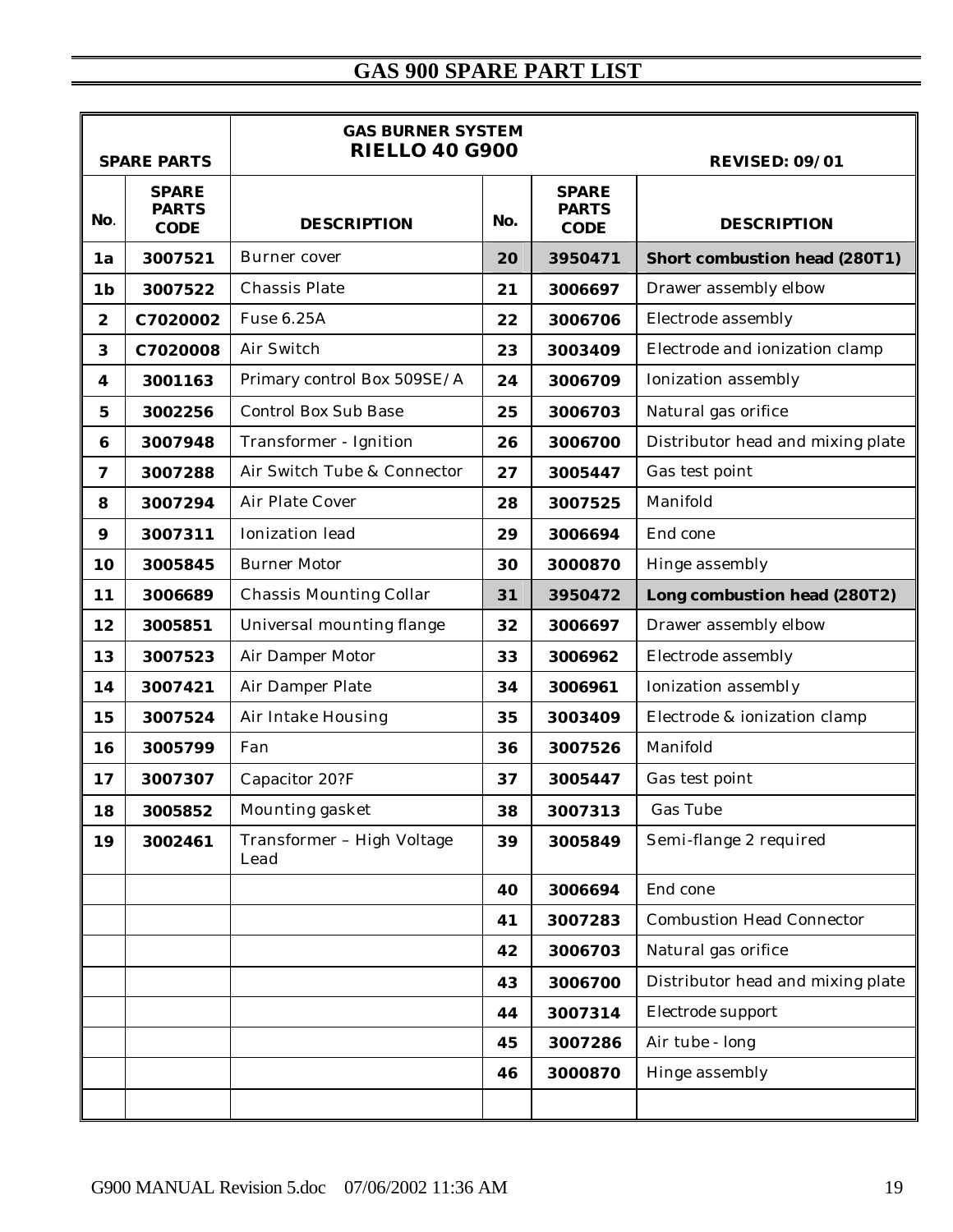# **GAS 900 EXPLODED PARTS VIEW**

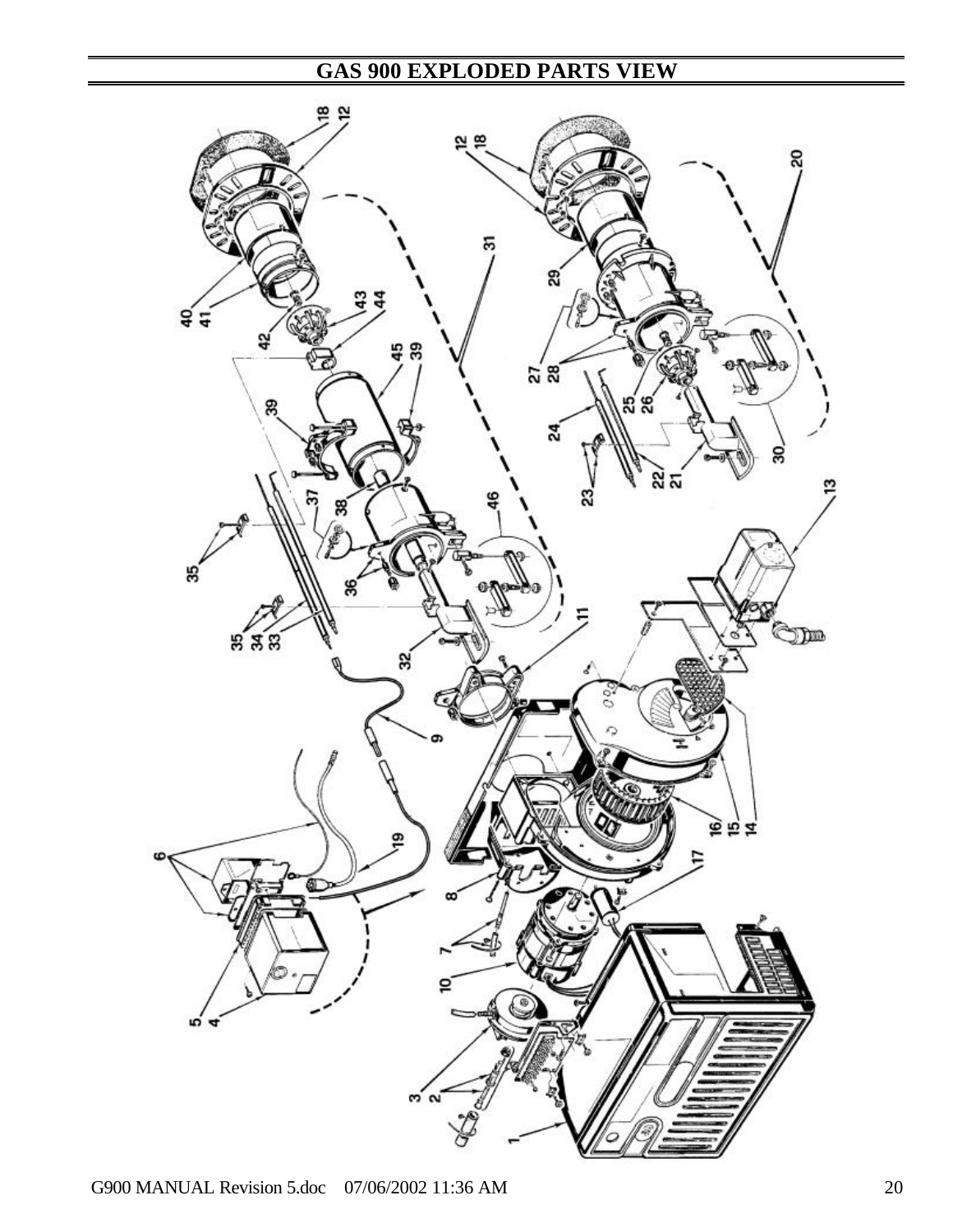35 Pond Park Rd. Hingham, MA 02043 Phone: 781-749-8292 Toll Free: 800-992-7637 Fax: 781-740-2069



2165 Meadowpine Blvd. Mississauga,On L5H 3R2 Phone: 905-542-0303 Toll Free: 800-387-3898 Fax: 905-542-1525

## **BURNER START- UP FORM \***

| Burner S/N. or<br>Model: | Appliance:<br><u> 1989 - Andrea Station Books, amerikansk politik (</u> |
|--------------------------|-------------------------------------------------------------------------|
| Installer name:          |                                                                         |
| Company:                 | Installation<br>date:                                                   |
| Address:                 |                                                                         |
| Phone:                   | Fax:                                                                    |
| Owner Name:              |                                                                         |
| Address:                 |                                                                         |
| Phone:                   | E-mail:                                                                 |

| <b>Burner Start-up Info (OIL)</b> |                                                |                |  | <b>Burner Start-up Info (GAS)</b>          |     |  |                  |  |
|-----------------------------------|------------------------------------------------|----------------|--|--------------------------------------------|-----|--|------------------|--|
| Nozzle Info:                      | <u>and the state of the state of the state</u> |                |  | Gas Supply Pressure: Case Supply Pressure: |     |  |                  |  |
| Pump<br>Pressure:                 |                                                |                |  | Pump<br>pressure:                          |     |  |                  |  |
| Air Setting:                      | Turbulator<br>setting:                         |                |  | Air Setting: _______                       |     |  | Head Setting:    |  |
| Draft Overfire:                   | Draft<br>breech:                               |                |  | Draft Overfire:                            |     |  | Draft<br>breech: |  |
| $CO2$ :                           | <b>CO:</b>                                     | $O_2$ :        |  | $CO2$ :                                    | CO: |  | $O_2$ :          |  |
| Smoke density: (Bacharach)        |                                                |                |  | Manifold pressure:                         |     |  |                  |  |
| $Single \sqcap$<br>Line:          |                                                | Twor<br>Lines: |  | Ionization Reading<br>(µAd.c.):            |     |  | Input<br>BTU/Hr: |  |

**\*** This form was designed and provided in the installation manual for reference and also for providing technical information which can be faxed or mailed to our technical hot-line coordinator when technical assistance is required. Please complete this form, fax it or mail it at the address/fax above, or send an e-mail with the information listed below to: techservices@riellocanada.com